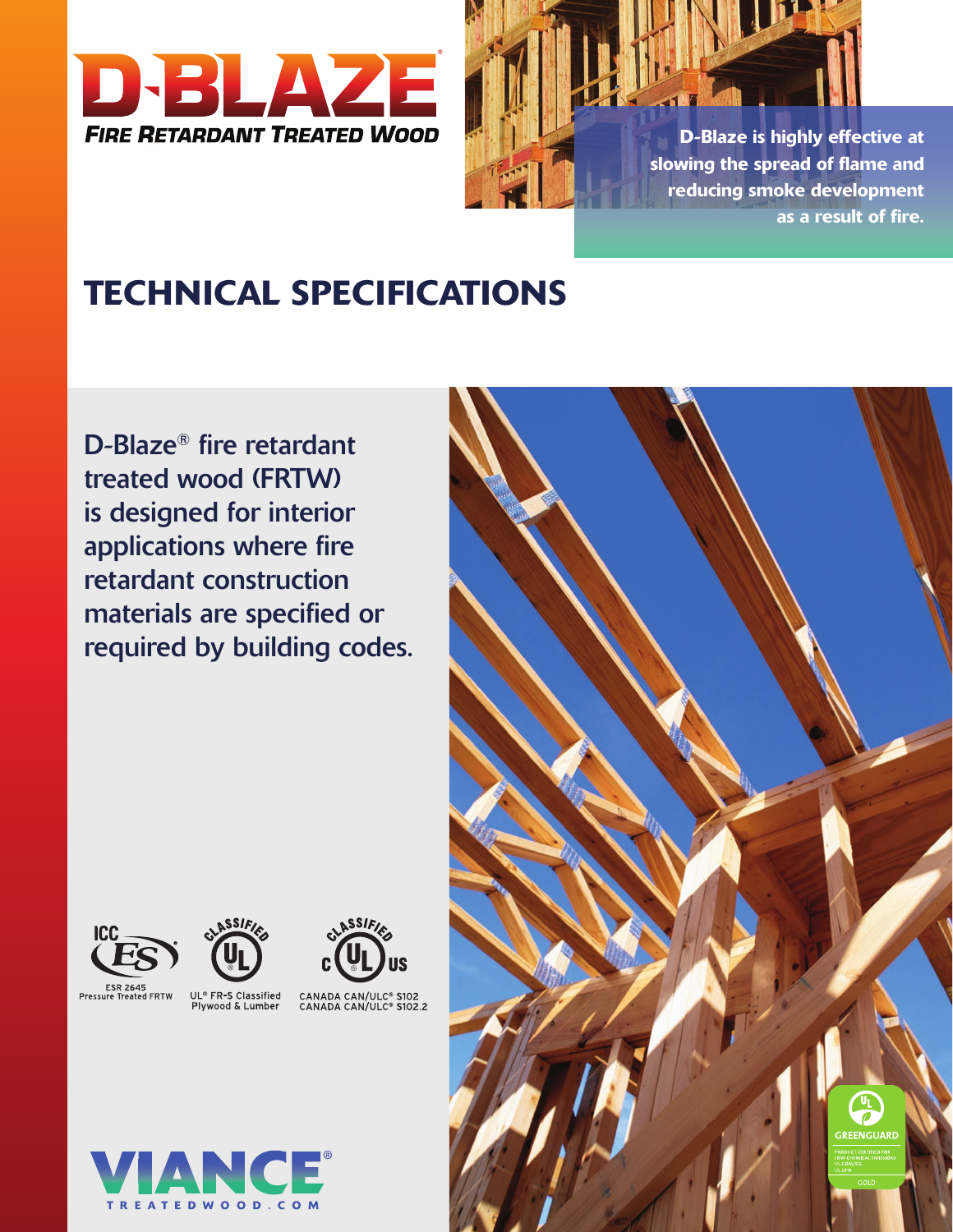D-Blaze treated lumber and plywood is highly effective in slowing down the spread of flame and smoke development caused by fire. D-Blaze treated products show no evidence of significant progressive combustion after 30 minutes exposure to flame. In most applications, D-Blaze treated products offer a lower in-place cost than noncombustible-classified materials.

# Common Applications

- **Roofs and Attics:** trusses, plywood sheathing, decks and rafters
- **Walls:** load-bearing & partition, plywood sheathing and studs
- **Flooring:** subfloors, joists, plywood sheathing, studs and trusses
- Other structural uses: stairways, steps, beams, blocking and paneling

ASSIFIC





ESR 2645<br>Pressure Treated FRTW

UL® FR-S Classified CANADA CAN/ULC® S102<br>CANADA CAN/ULC® S102.2 Plywood & Lumber

# Product Features

- UL<sup>®</sup> Class A (Class 1) with FR-S rating
- Building code compliant
- GREENGUARD GOLD certified
- AWPA UCFA Interior Type A High-Temperature (HT) FRTW
- 50-Year Limited Warranty
- Very low smoke rating
- Workable with common wood-working tools
- **E** Low-corrosivity
- Low-hygroscopicity
- No VOC's or formaldehyde
- Non-blooming

# D-Blaze Treated Products:

- ¡ Complies with International Building Code® (IBC) 2018, 2015, 2012, 2009, and 2006 and International Residential Code® (IRC) 2018, 2015, 2012, 2009, and 2006.
- Tested and classified by Underwriters Laboratories® (UL) with an FR-S rating.
- For the species listed in Table 5, D-Blaze FRTW exhibited a flame spread and smoke developed index of 25 or less under ASTM E 84 flame tunnel testing for a 30-minute duration without showing evidence of significant progression combustion. D-Blaze has a very low smoke rating.
- Tested for hygroscopicity in accordance with ASTM D 3201, resulting in classification of D-Blaze as an interior Type A (HT) fire-retardant wood as defined in AWPA Standards (UCFA).
- Tested by third-party inspection agencies: Underwriter's Laboratories (UL), Timber Products Inspection (TP) and Southern Pine Inspection Bureau (SPIB) to ensure quality control.
- ¡ Protected by a 50-Year Limited Warranty. Visit www.treatedwood.com for warranty details.

# Structural Properties

D-Blaze FRT wood has been tested by independent laboratories following industry standards ASTM D 5516 & ASTM D 5664 to develop strength reduction factors for various use conditions, including roof temperatures of up to 150° F for lumber and 170° F for plywood. Consult Table 1 (D-Blaze Lumber Strength Design Adjustment Factors) and Table 2, 3 and 4 (D-Blaze Plywood Span Rating Adjustments) for specific adjustment factors.

# Testing and Approvals

D-Blaze FRT wood meets or exceeds the guidelines for testing construction materials as set forth and/or established by the following authorities and specifications:

| <b>Testing</b>     | <b>Approvals</b>                                      |
|--------------------|-------------------------------------------------------|
| ASTM F 84          | Underwriters Laboratories Classified                  |
| <b>ASTM D 3201</b> | UL Class A (Class 1) with FR-S Rating                 |
| ASTM D 5516<br>ш   | CAN/ULC S102 & S102.2                                 |
| <b>ASTM D 5664</b> | GREENGUARD GOLD Certified                             |
|                    | National Fire Protection Association (NFPA 255)       |
|                    | City of Los Angeles Research Report: RR               |
|                    | 24502 in accordance with ICC-ES ESR 2645              |
|                    | New York City Building Code (MEA Numbers 406-         |
|                    | 87 and 407-87)                                        |
|                    | National Building Code of Canada                      |
|                    | AWPA Standardized (P50, U1, UCFA)                     |
|                    | Interior Type A High-Temperature (HT) FRTW            |
|                    | California Department of Forestry and Fire Protection |
|                    | CSFM BML Listings for D-Blaze Plywood and Lumber      |
|                    | ICC-ES ESR-2645                                       |

**Table 1**

#### **Strength Design Adjustment Factors for D-Blaze Fire Retardant Lumber compared to Untreated Lumber**

| Property                             | <b>Service</b><br>Temperature<br>$\leq 100^{\circ}$ F (38° C) | <b>D-Blaze Lumber Roof</b><br>Framing Climate Zone <sup>1,2</sup> |       |                |
|--------------------------------------|---------------------------------------------------------------|-------------------------------------------------------------------|-------|----------------|
|                                      |                                                               | <b>1A</b>                                                         | 1B    | $\overline{2}$ |
| <b>Compression Parallel, Fc</b>      | 0.935                                                         | 0.935                                                             | 0.935 | 0.935          |
| <b>Horizontal Shear</b>              | 0.985                                                         | 0.838                                                             | 0.894 | 0.964          |
| <b>Tension Parallel</b>              | 0.874                                                         | 0.625                                                             | 0.775 | 0.905          |
| Bending:<br>Modulus of Elasticity, E | 1.000                                                         | 0.977                                                             | 0.986 | 0.997          |
| Bending:<br>Extreme Fiber Stress, Fb | 0.972                                                         | 0.740                                                             | 0.828 | 0.939          |
| Fasteners/Connectors                 | 0.900                                                         | 0.900                                                             | 0.900 | 0.900          |

#### **Table 2**

#### **Span Ratings for D-Blaze Fire Retardant Southern Pine Plywood for Roof Sheathing Applicable at a Temperature up to 170º F (77º C) Based on Uniform Loading, Two Span Construction and L/180 Deflection Limit**

| Plywood<br><b>Thickness</b><br>(Inches) | D-Blaze <sup>1,2,3,4,5,8,9,10,11,12,13</sup><br><b>Plywood Roof Sheatings Span Ratings</b><br><b>Used at Temperatures</b><br>> 100° F and < 170° F |    |                |  |
|-----------------------------------------|----------------------------------------------------------------------------------------------------------------------------------------------------|----|----------------|--|
|                                         | Climate Zone <sup>6,7</sup>                                                                                                                        |    |                |  |
|                                         | 1A                                                                                                                                                 | 1B | $\overline{2}$ |  |
| $3/8$ " (0.375)                         | 20                                                                                                                                                 | 20 | 20             |  |
| 15/32" (0.469)                          | 24                                                                                                                                                 | 24 | 24             |  |
| $1/2$ " (0.500)                         | 24                                                                                                                                                 | 24 | 24             |  |
| 19/32" (0.594)                          | 32                                                                                                                                                 | 32 | 32             |  |
| $5/8$ " (0.625)                         | 32                                                                                                                                                 | 32 | 32             |  |
| 23/32" (0.719)                          | 40                                                                                                                                                 | 32 | 40             |  |
| $3/4$ " (0.750)                         | 40                                                                                                                                                 | 32 | 40             |  |
| $7/8$ " (0.875)                         | 40                                                                                                                                                 | 40 | 48             |  |
| 1(1.000)                                | 48                                                                                                                                                 | 48 | 48             |  |
| $1 - 1/8$ " (1.125)                     | 48                                                                                                                                                 | 48 | 48             |  |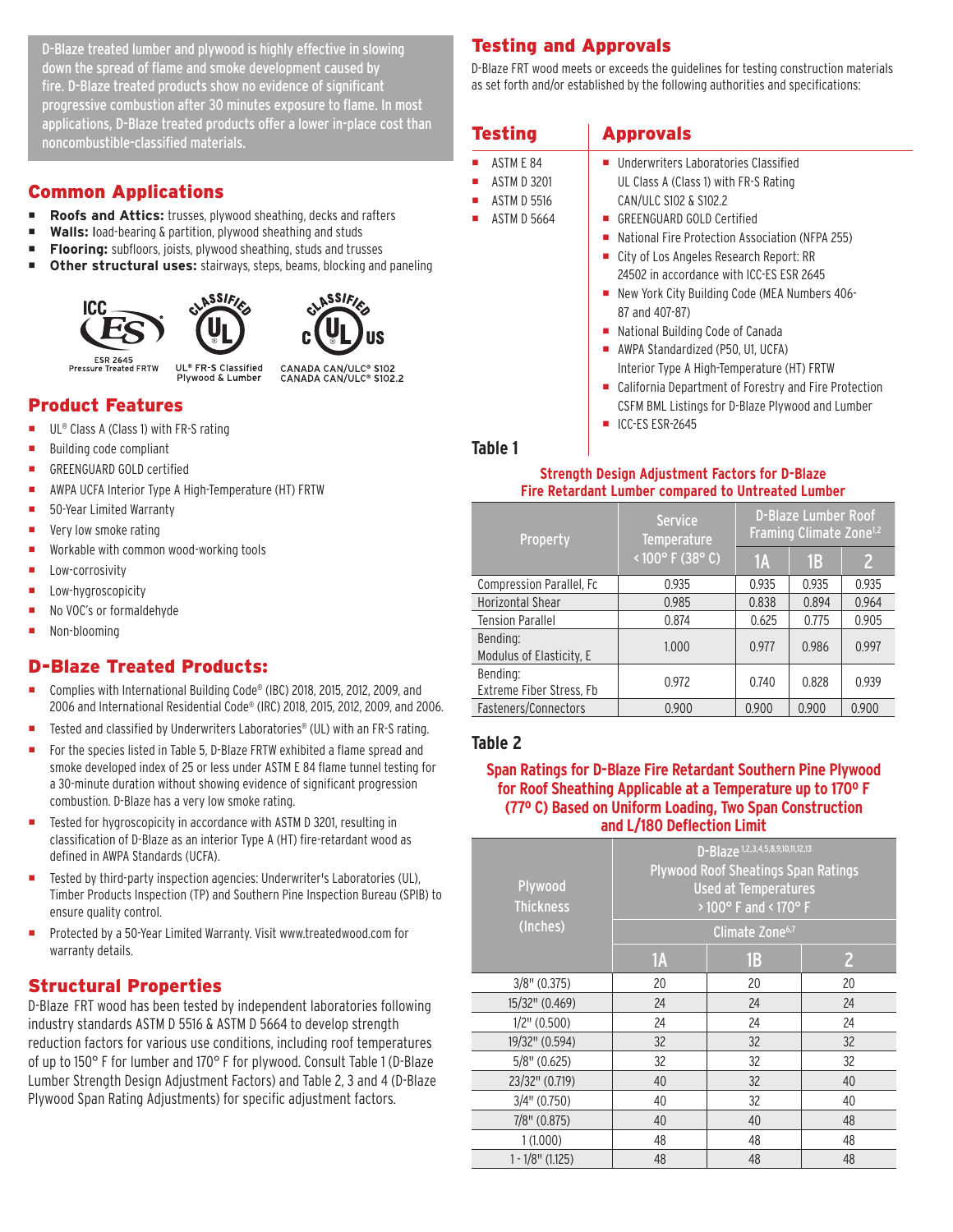#### **Table 3**

**Span Ratings for D-Blaze Fire Retardant Douglas Fir and other species Plywood for Roof Sheathing Applicable at a Temperature up to 170º F (77º C) Based on Uniform Loading, Two Span Construction and L/180 Deflection Limit**

| Plywood<br><b>Thickness</b><br>(Inches) | D-Blaze 1,2,3,4,5,8,9,10,11<br><b>Plywood Roof Sheatings Span Ratings</b><br><b>Used at Temperatures</b><br>>100° F and <170° F |    |                |  |
|-----------------------------------------|---------------------------------------------------------------------------------------------------------------------------------|----|----------------|--|
|                                         | Climate Zone <sup>6,7</sup>                                                                                                     |    |                |  |
|                                         | 1A                                                                                                                              | 1B | $\overline{2}$ |  |
| $3/8$ " (0.375)                         | 16                                                                                                                              | 16 | 20             |  |
| 15/32" (0.469)                          | 20                                                                                                                              | 20 | 24             |  |
| $1/2$ " (0.500)                         | 20                                                                                                                              | 20 | 24             |  |
| 19/32" (0.594)                          | 24                                                                                                                              | 24 | 32             |  |
| $5/8$ " (0.625)                         | 24                                                                                                                              | 24 | 32             |  |
| 23/32" (0.719)                          | 32                                                                                                                              | 32 | 32             |  |
| $3/4$ " (0.750)                         | 32                                                                                                                              | 32 | 32             |  |
| $7/8$ " (0.875)                         | 40                                                                                                                              | 32 | 40             |  |
| 1(1.000)                                | 40                                                                                                                              | 40 | 48             |  |
| $1 - 1/8$ " (1.125)                     | 48                                                                                                                              | 40 | 48             |  |

#### **Table 4**

#### **D-Blaze Treated Plywood Subfloor Allowable Spans (Inches) used at Temperatures < 100º F (38º C)**

| Plywood                      | <b>Douglas Fir</b><br><b>Southern Pine</b> |                                           |
|------------------------------|--------------------------------------------|-------------------------------------------|
| <b>Thickness</b><br>(Inches) | <b>Allowable Span</b><br>$(Inches)^{1,2}$  | <b>Allowable Span</b><br>$(Inches)^{1,2}$ |
| $3/8$ " (0.375)              | 16                                         | 12                                        |
| 15/32" (0.469)               | 16                                         | 16                                        |
| $1/2$ " (0.500)              | 16                                         | 16                                        |
| 19/32" (0.594)               | 19.2                                       | 19.2                                      |
| $5/8$ " (0.625)              | 19.2                                       | 19.2                                      |
| 23/32" (0.719)               | 24                                         | 24                                        |
| $3/4$ " (0.750)              | 24                                         | 24                                        |
| $7/8$ " (0.875)              | 24                                         | 24                                        |
| 1(1.000)                     | 32                                         | 32                                        |
| $1 - 1/8$ " (1.125)          | 32                                         | 32                                        |

#### **Table 5**

#### **D-Blaze Lumber and Plywood Approved Species**

The following species of Plywood and Lumber are UL and ULC Classified and building code compliant when treated according to specifications. The Plywood and Lumber species noted below carry a UL FR-S Classification in the United States.

| Softwood Lumber |                   |                       |                     |  |
|-----------------|-------------------|-----------------------|---------------------|--|
| Jack Pine       | <b>Red Pine</b>   | Hem-Fir               | <b>Black Spruce</b> |  |
| Lodgepole Pine  | Alpine Fir        | Spruce-Pine-Fir (SPF) | Englemann Spruce    |  |
| Ponderosa Pine  | <b>Balsam Fir</b> | White Fir             | Red Spruce          |  |
| Southern Pine   | Douglas Fir       | Western Hemlock       | White Spruce        |  |
| Plywood         |                   | Hardwood lumber       |                     |  |
| Douglas Fir     |                   | Basswood              |                     |  |
| Lauan           |                   | Red Oak               |                     |  |
| Southern Pine   |                   |                       |                     |  |
| <b>Red Pine</b> |                   |                       |                     |  |

**NOTE:** From time to time, additional species will be tested. Check with your supplier if the species desired is not shown.

# **Notes**

#### **Table 1**

- 1 Climate Zone definition:
	- Zone 1 Minimum design roof live load or maximum ground snow load ≤ 20 psf (960 Pa)
	- Zone 1A SouthWest Arizona, South East Nevada (area bounded by Las Vegas- Yuma- Phoenix- Tucson)
	- Zone 1B All other qualifying areas of the United States
	- Zone 2 Maximum ground snow load  $\geq$  20 psf (960 Pa)
- <sup>2</sup> Duration of load adjustments for snow loads, 7-day (construction) loads, and wind loads as given in the National Design Specifications for Wood Construction apply.

#### **Tables 2 and 3**

SI Units Conversion: 1 inch = 25.4 mm, 1 psf = 48 N/m2

- <sup>1</sup> All loads are based on two-span condition with panels 24 inches wide or wider, strength axis perpendicular to supports.
- <sup>2</sup> Fastener size and spacing must be as required in the applicable building code for untreated plywood of the same thickness.
- <sup>3</sup> Roof spans and loads apply to roof systems having the minimum ventilation areas required by the applicable building code. Fifty percent of required vent area must be located on upper portion of sloped roofs to provide natural air flow.
- <sup>4</sup> For low-sloped or flat roofs with membrane or built-up roofing having a perm rating less than 0.2, use rigid insulation having a minimum R value of 4.0 between sheathing and roofing, or use next thicker panel than tabulated for the span and load (e.g., 19/32 for 24 inches, 23/32 for 32 inches); and use a continuous ceiling air barrier and vapor retarder with a perm rating less than 0.2 on the bottom of the roof framing above the ceiling finish.
- <sup>5</sup> For unblocked roof diaphragms panel edge clips are required for roof sheathing: one midway between supports for 24-inch and 32-inch spans, two at 1/3 points between supports for 48-inch span. Clips must be specifically manufactured for the plywood thickness used.
- <sup>6</sup> Tabulated loads for Zone 1A are based on a duration of load adjustment for 7-day (construction) loads of 1.25. Tabulated loads for Zone 1B and Zone 2 are based on a duration of load adjustment for snow of 1.15. All values within the table are based on a dead load (DL) of 8 psf. If the DL is less than or greater than 8 psf, the tabulated live load may be increased or decreased by the difference. Applicable material weights, psf: asphalt shingles - 2.0, 1/2-inch plywood - 1.5, 5/8-inch plywood - 1.8, 3/4-inch plywood - 2.2.
- <sup>7</sup> Climate Zone definition:
	- ZONE 1 Minimum design roof live load or maximum ground snow load ≤ 20 psf (960 Pa)
	- ZONE 1A SouthWest Arizona, South East Nevada (area Bounded by Las Vegas- Yuma- Phoenix- Tucson)
	- ZONE 1B All other qualifying areas of the United States
	- ZONE 2 Maximum ground snow load  $\geq$  20 psf (960 Pa)
- <sup>8</sup> D-Blaze treated plywood must not be used as roof sheathing if a radiant shield is used beneath the roof sheathing.
- <sup>9</sup> The 19/32-inch and 5/8-inch thickness are limited to performance rated 4-ply or 5-ply. 23/32- and 3/4-inch thicknesses are limited to performance rated 5-ply or 7-ply.
- 10Deflection of roof sheathing at tabulated maximum live load is less than 1/240 of the span, and under maximum live load plus dead load is less than 1/180 of the span.
- <sup>11</sup> Staples used to attach asphalt shingles must be minimum 15/16-inch crown and minimum 1-inch leg, or otherwise comply with the applicable code, with the quantity of fasteners adjusted in accordance with Table 1 of this report.

#### **Table 4**

- SI Units Conversion: 1 inch = 25.4 mm, 1 psf = 48 N/m2
- <sup>1</sup> Uniform live load = 100 psf and Dead load = 10 psf, LL deflection ≤ L/360, LL+ DL deflection ≤ L/240
- <sup>2</sup> Fastener size and spacing must be as required in the applicable building code for untreated plywood of the same thickness.